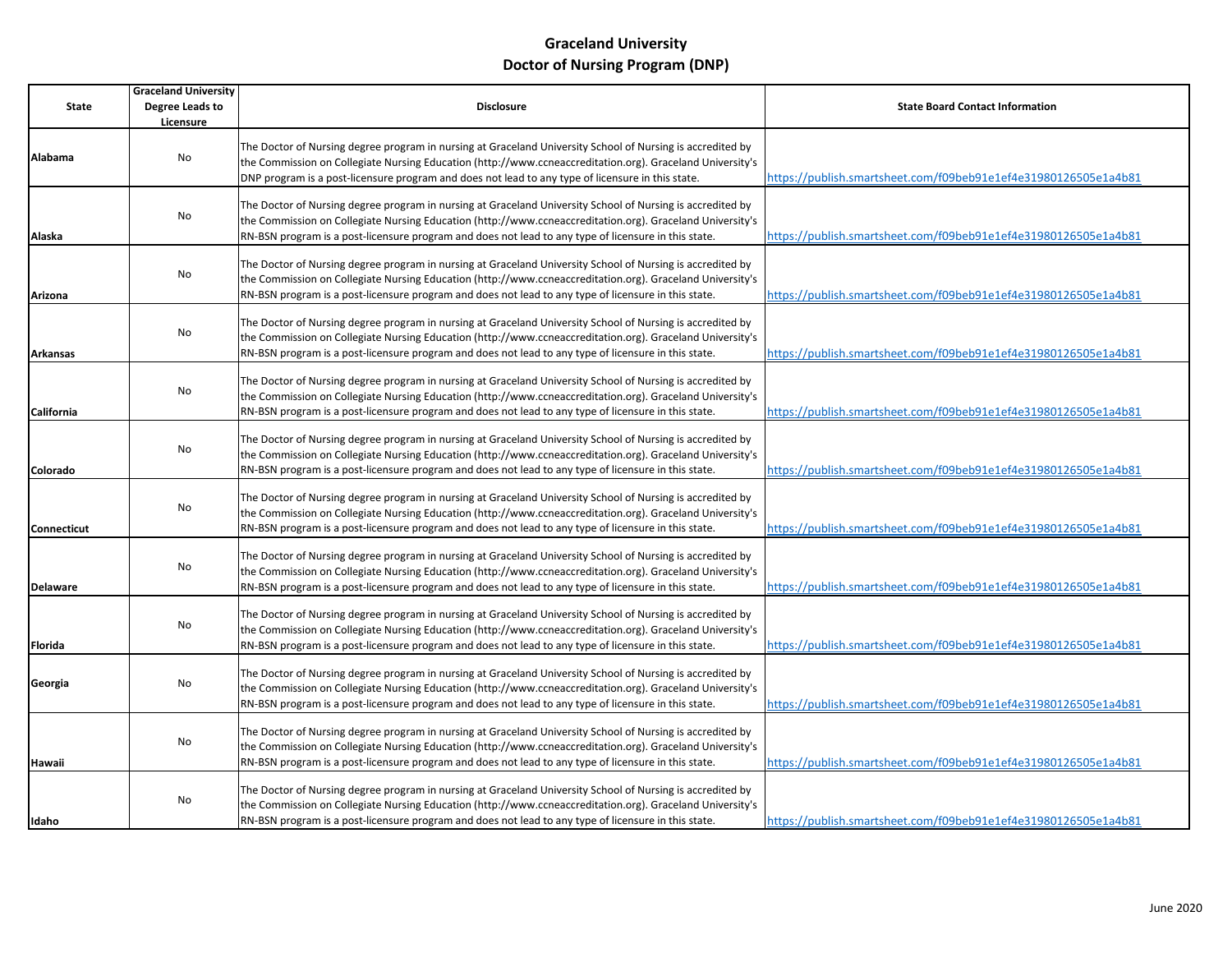| <b>Illinois</b>      | No | The Doctor of Nursing degree program in nursing at Graceland University School of Nursing is accredited by<br>the Commission on Collegiate Nursing Education (http://www.ccneaccreditation.org). Graceland University's<br>RN-BSN program is a post-licensure program and does not lead to any type of licensure in this state. | https://publish.smartsheet.com/f09beb91e1ef4e31980126505e1a4b81 |
|----------------------|----|---------------------------------------------------------------------------------------------------------------------------------------------------------------------------------------------------------------------------------------------------------------------------------------------------------------------------------|-----------------------------------------------------------------|
| Indiana              | No | The Doctor of Nursing degree program in nursing at Graceland University School of Nursing is accredited by<br>the Commission on Collegiate Nursing Education (http://www.ccneaccreditation.org). Graceland University's<br>RN-BSN program is a post-licensure program and does not lead to any type of licensure in this state. | https://publish.smartsheet.com/f09beb91e1ef4e31980126505e1a4b81 |
| lowa                 | No | The Doctor of Nursing degree program in nursing at Graceland University School of Nursing is accredited by<br>the Commission on Collegiate Nursing Education (http://www.ccneaccreditation.org). Graceland University's<br>RN-BSN program is a post-licensure program and does not lead to any type of licensure in this state. | https://publish.smartsheet.com/f09beb91e1ef4e31980126505e1a4b81 |
| Kansas               | No | The Doctor of Nursing degree program in nursing at Graceland University School of Nursing is accredited by<br>the Commission on Collegiate Nursing Education (http://www.ccneaccreditation.org). Graceland University's<br>RN-BSN program is a post-licensure program and does not lead to any type of licensure in this state. | https://publish.smartsheet.com/f09beb91e1ef4e31980126505e1a4b81 |
| Kentucky             | No | The Doctor of Nursing degree program in nursing at Graceland University School of Nursing is accredited by<br>the Commission on Collegiate Nursing Education (http://www.ccneaccreditation.org). Graceland University's<br>RN-BSN program is a post-licensure program and does not lead to any type of licensure in this state. | https://publish.smartsheet.com/f09beb91e1ef4e31980126505e1a4b81 |
| Louisiana            | No | The Doctor of Nursing degree program in nursing at Graceland University School of Nursing is accredited by<br>the Commission on Collegiate Nursing Education (http://www.ccneaccreditation.org). Graceland University's<br>RN-BSN program is a post-licensure program and does not lead to any type of licensure in this state. | https://publish.smartsheet.com/f09beb91e1ef4e31980126505e1a4b81 |
| Maine                | No | The Doctor of Nursing degree program in nursing at Graceland University School of Nursing is accredited by<br>the Commission on Collegiate Nursing Education (http://www.ccneaccreditation.org). Graceland University's<br>RN-BSN program is a post-licensure program and does not lead to any type of licensure in this state. | https://publish.smartsheet.com/f09beb91e1ef4e31980126505e1a4b81 |
| Maryland             | No | The Doctor of Nursing degree program in nursing at Graceland University School of Nursing is accredited by<br>the Commission on Collegiate Nursing Education (http://www.ccneaccreditation.org). Graceland University's<br>RN-BSN program is a post-licensure program and does not lead to any type of licensure in this state. | https://publish.smartsheet.com/f09beb91e1ef4e31980126505e1a4b81 |
| <b>Massachusetts</b> | No | The Doctor of Nursing degree program in nursing at Graceland University School of Nursing is accredited by<br>the Commission on Collegiate Nursing Education (http://www.ccneaccreditation.org). Graceland University's<br>RN-BSN program is a post-licensure program and does not lead to any type of licensure in this state. | https://publish.smartsheet.com/f09beb91e1ef4e31980126505e1a4b81 |
| Michigan             | No | The Doctor of Nursing degree program in nursing at Graceland University School of Nursing is accredited by<br>the Commission on Collegiate Nursing Education (http://www.ccneaccreditation.org). Graceland University's<br>RN-BSN program is a post-licensure program and does not lead to any type of licensure in this state. | https://publish.smartsheet.com/f09beb91e1ef4e31980126505e1a4b81 |
| Minnesota            | No | The Doctor of Nursing degree program in nursing at Graceland University School of Nursing is accredited by<br>the Commission on Collegiate Nursing Education (http://www.ccneaccreditation.org). Graceland University's<br>RN-BSN program is a post-licensure program and does not lead to any type of licensure in this state. | https://publish.smartsheet.com/f09beb91e1ef4e31980126505e1a4b81 |
| <b>Mississippi</b>   | No | The Doctor of Nursing degree program in nursing at Graceland University School of Nursing is accredited by<br>the Commission on Collegiate Nursing Education (http://www.ccneaccreditation.org). Graceland University's<br>RN-BSN program is a post-licensure program and does not lead to any type of licensure in this state. | https://publish.smartsheet.com/f09beb91e1ef4e31980126505e1a4b81 |
| Missouri             | No | The Doctor of Nursing degree program in nursing at Graceland University School of Nursing is accredited by<br>the Commission on Collegiate Nursing Education (http://www.ccneaccreditation.org). Graceland University's<br>RN-BSN program is a post-licensure program and does not lead to any type of licensure in this state. | https://publish.smartsheet.com/f09beb91e1ef4e31980126505e1a4b81 |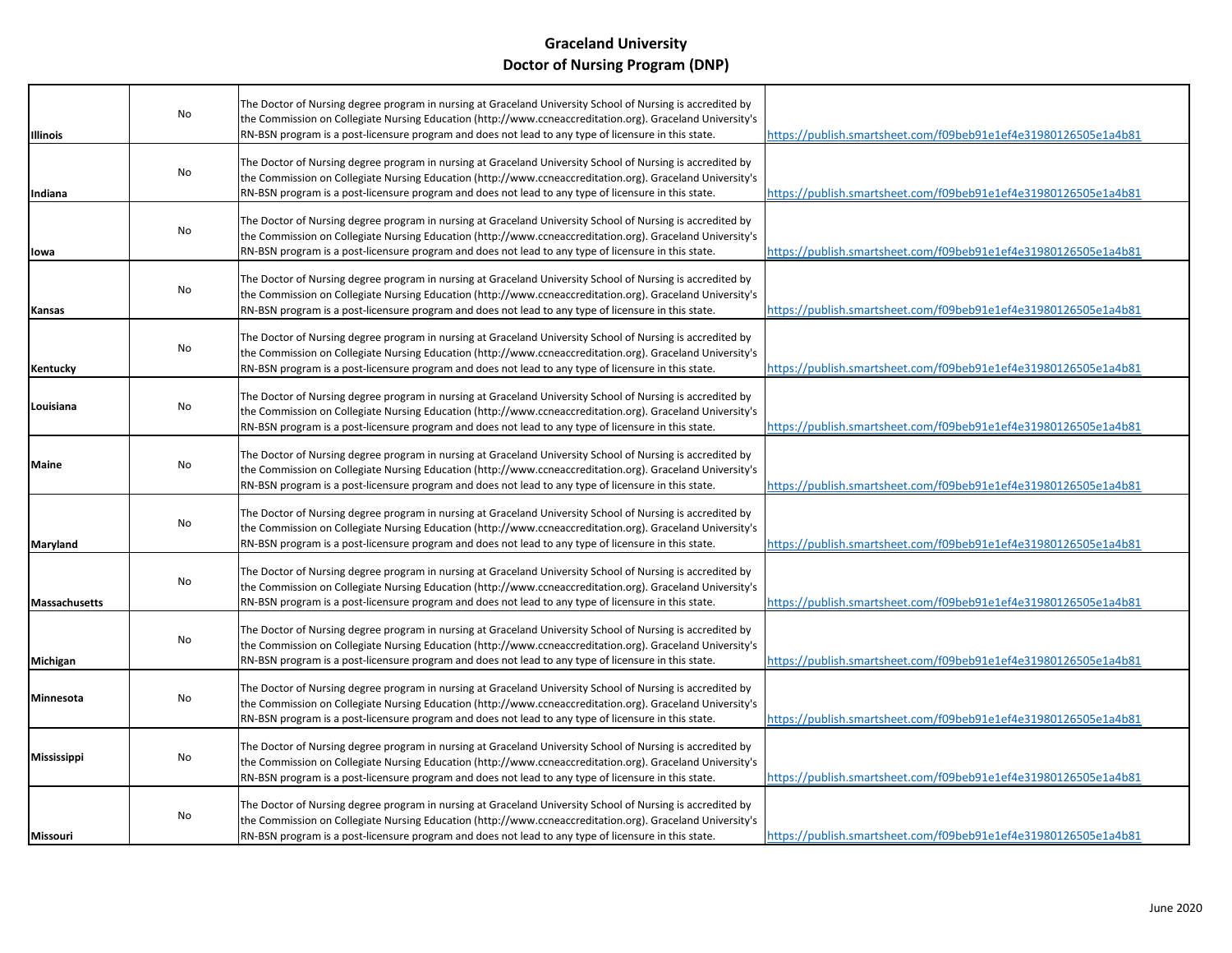| Montana               | No | The Doctor of Nursing degree program in nursing at Graceland University School of Nursing is accredited by<br>the Commission on Collegiate Nursing Education (http://www.ccneaccreditation.org). Graceland University's<br>RN-BSN program is a post-licensure program and does not lead to any type of licensure in this state. | https://publish.smartsheet.com/f09beb91e1ef4e31980126505e1a4b81 |
|-----------------------|----|---------------------------------------------------------------------------------------------------------------------------------------------------------------------------------------------------------------------------------------------------------------------------------------------------------------------------------|-----------------------------------------------------------------|
| Nebraska              | No | The Doctor of Nursing degree program in nursing at Graceland University School of Nursing is accredited by<br>the Commission on Collegiate Nursing Education (http://www.ccneaccreditation.org). Graceland University's<br>RN-BSN program is a post-licensure program and does not lead to any type of licensure in this state. | https://publish.smartsheet.com/f09beb91e1ef4e31980126505e1a4b81 |
| Nevada                | No | The Doctor of Nursing degree program in nursing at Graceland University School of Nursing is accredited by<br>the Commission on Collegiate Nursing Education (http://www.ccneaccreditation.org). Graceland University's<br>RN-BSN program is a post-licensure program and does not lead to any type of licensure in this state. | https://publish.smartsheet.com/f09beb91e1ef4e31980126505e1a4b81 |
| <b>New Hampshire</b>  | No | The Doctor of Nursing degree program in nursing at Graceland University School of Nursing is accredited by<br>the Commission on Collegiate Nursing Education (http://www.ccneaccreditation.org). Graceland University's<br>RN-BSN program is a post-licensure program and does not lead to any type of licensure in this state. | https://publish.smartsheet.com/f09beb91e1ef4e31980126505e1a4b81 |
| <b>New Jersey</b>     | No | The Doctor of Nursing degree program in nursing at Graceland University School of Nursing is accredited by<br>the Commission on Collegiate Nursing Education (http://www.ccneaccreditation.org). Graceland University's<br>RN-BSN program is a post-licensure program and does not lead to any type of licensure in this state. | https://publish.smartsheet.com/f09beb91e1ef4e31980126505e1a4b81 |
| <b>New Mexico</b>     | No | The Doctor of Nursing degree program in nursing at Graceland University School of Nursing is accredited by<br>the Commission on Collegiate Nursing Education (http://www.ccneaccreditation.org). Graceland University's<br>RN-BSN program is a post-licensure program and does not lead to any type of licensure in this state. | https://publish.smartsheet.com/f09beb91e1ef4e31980126505e1a4b81 |
| <b>New York</b>       | No | The Doctor of Nursing degree program in nursing at Graceland University School of Nursing is accredited by<br>the Commission on Collegiate Nursing Education (http://www.ccneaccreditation.org). Graceland University's<br>RN-BSN program is a post-licensure program and does not lead to any type of licensure in this state. | https://publish.smartsheet.com/f09beb91e1ef4e31980126505e1a4b81 |
| <b>North Carolina</b> | No | The Doctor of Nursing degree program in nursing at Graceland University School of Nursing is accredited by<br>the Commission on Collegiate Nursing Education (http://www.ccneaccreditation.org). Graceland University's<br>RN-BSN program is a post-licensure program and does not lead to any type of licensure in this state. | https://publish.smartsheet.com/f09beb91e1ef4e31980126505e1a4b81 |
| <b>North Dakota</b>   | No | The Doctor of Nursing degree program in nursing at Graceland University School of Nursing is accredited by<br>the Commission on Collegiate Nursing Education (http://www.ccneaccreditation.org). Graceland University's<br>RN-BSN program is a post-licensure program and does not lead to any type of licensure in this state. | https://publish.smartsheet.com/f09beb91e1ef4e31980126505e1a4b81 |
| Ohio                  | No | The Doctor of Nursing degree program in nursing at Graceland University School of Nursing is accredited by<br>the Commission on Collegiate Nursing Education (http://www.ccneaccreditation.org). Graceland University's<br>RN-BSN program is a post-licensure program and does not lead to any type of licensure in this state. | https://publish.smartsheet.com/f09beb91e1ef4e31980126505e1a4b81 |
| Oklahoma              | No | The Doctor of Nursing degree program in nursing at Graceland University School of Nursing is accredited by<br>the Commission on Collegiate Nursing Education (http://www.ccneaccreditation.org). Graceland University's<br>RN-BSN program is a post-licensure program and does not lead to any type of licensure in this state. | https://publish.smartsheet.com/f09beb91e1ef4e31980126505e1a4b81 |
| Oregon                | No | The Doctor of Nursing degree program in nursing at Graceland University School of Nursing is accredited by<br>the Commission on Collegiate Nursing Education (http://www.ccneaccreditation.org). Graceland University's<br>RN-BSN program is a post-licensure program and does not lead to any type of licensure in this state. | https://publish.smartsheet.com/f09beb91e1ef4e31980126505e1a4b81 |
| Pennsylvania          | No | The Doctor of Nursing degree program in nursing at Graceland University School of Nursing is accredited by<br>the Commission on Collegiate Nursing Education (http://www.ccneaccreditation.org). Graceland University's<br>RN-BSN program is a post-licensure program and does not lead to any type of licensure in this state. | https://publish.smartsheet.com/f09beb91e1ef4e31980126505e1a4b81 |